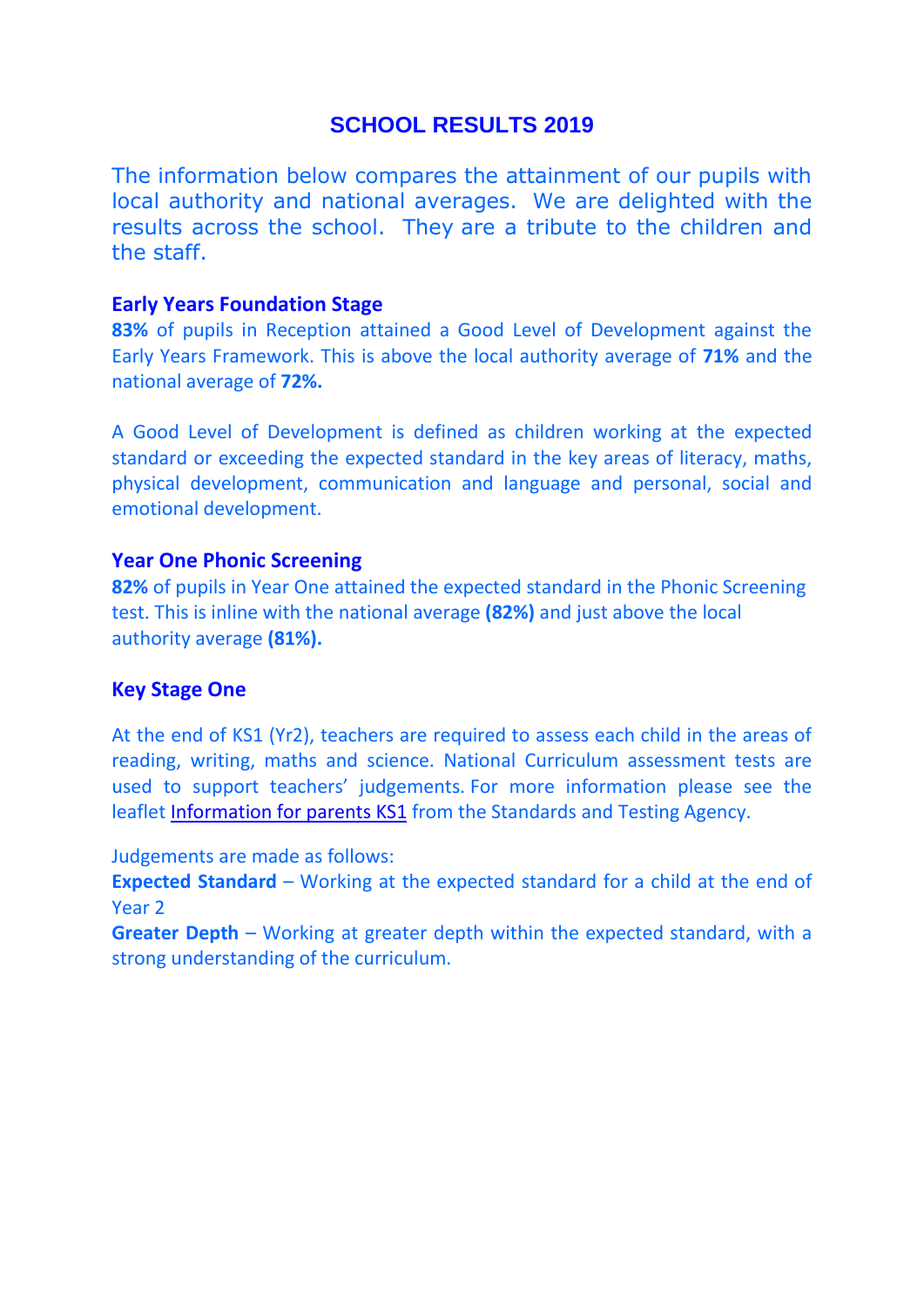| <b>END OF KS1 SATS RESULTS</b>                                    | <b>Thurston</b><br><b>Performance</b><br>2019 | <b>Local Authority</b><br>Average - 2019 | <b>National Average</b><br>2019 |
|-------------------------------------------------------------------|-----------------------------------------------|------------------------------------------|---------------------------------|
| <b>Reading - Expected</b><br><b>Standard</b>                      | 71%                                           | 75%                                      | 75%                             |
| <b>Reading - Greater Depth</b>                                    | 26%                                           | 22%                                      | 25%                             |
|                                                                   |                                               |                                          |                                 |
| <b>Writing - Expected</b><br>Standard                             | 71%                                           | 66%                                      | 69%                             |
| <b>Writing - Greater Depth</b>                                    | 13%                                           | 13%                                      | 15%                             |
|                                                                   |                                               |                                          |                                 |
| <b>Maths - Expected</b><br>Standard                               | 74%                                           | 72%                                      | 76%                             |
| <b>Maths - Greater Depth</b>                                      | 13%                                           | 20%                                      | 22%                             |
|                                                                   |                                               |                                          |                                 |
| Science - Expected                                                | 87%                                           | 80%                                      | 82%                             |
| Standard                                                          |                                               |                                          |                                 |
|                                                                   |                                               |                                          |                                 |
| Reading, Writing and Maths combined -<br><b>Expected Standard</b> | 58%                                           | 61%                                      | 65%                             |
| Reading, Writing and Maths combined -<br><b>Greater Depth</b>     | 7%                                            | 9%                                       | 11%                             |

## **Key Stage Two**

Children in Year 6 are also assessed on their knowledge and understanding of the curriculum.

The results of the SATs (tests) are reported using a scaled score, where a score of 100 represents the expected standard. The highest possible score is 120 and the lowest is 80.

Children are awarded one of the following Teacher Assessment judgements in writing:

**Expected Standard -** Working at the expected standard for their age

**Greater Depth -** Working at greater depth within the expected standard and has a strong understanding of the curriculum.

In addition to these measures and in line with requirements, we have reported the percentage of children achieving a **High Standard.** Children with a scaled score of 110 and above are included in this group.

Year 6 pupils were assessed in reading, writing, grammar, punctuation and spelling, and maths. For further information, please see the leaflet Information for [parents KS2](https://www.gov.uk/government/publications/2017-national-curriculum-assessment-results-at-the-end-of-key-stage-2-information-for-parents) from the Standards and Testing Agency.